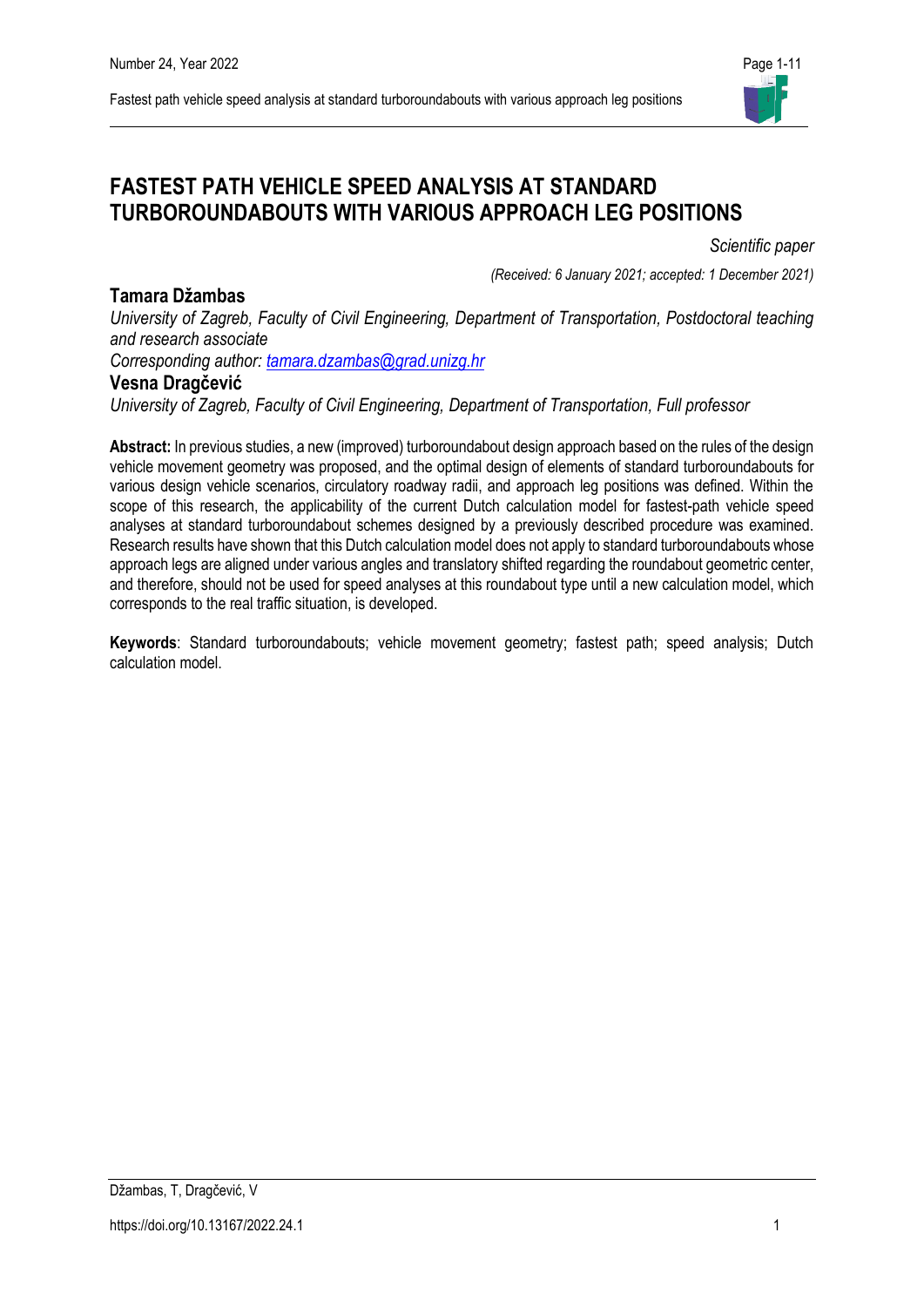

# **1 INTRODUCTION**

The fastest path vehicle speed is the speed a passenger car achieves while taking the straightest possible path through a roundabout, in the absence of other vehicles, and by not respecting the lane markings on the roadway [1]. As stated in [2], speed analysis at roundabouts can be conducted using three different approaches: by measuring the roundabout's geometric features and checking the achieved deflection (German model); by measuring the roundabout's geometric features and then calculating the path radii and vehicle speed (Dutch model); by constructing the fastest paths through the roundabout, measuring the path radii, and then calculating the vehicle speed (American model). Therefore, the choice of roundabout design elements significantly affects the value of this speed, as well as the roundabout capacity and traffic safety [3].

The issue of speeding at roundabouts particularly occurs in double-lane roundabouts, where drivers often intentionally ignore all lane markings and choose the fastest possible path through the circulatory roadway [4-5]. Due to the aforementioned, classic double-lane roundabouts are being used less and less in the design practice in the last few decades and are being replaced with some "safer alternatives" [6-8]. One such "safer alternative" is a turboroundabout - specially designed multi-lane roundabout with spiral circulatory roadway, where the traffic flows at the entrance, circulatory roadway, and exit are physically separated by raised mountable lane dividers [9-10].

Turboroundabouts have two principal advantages over conventional double-lane roundabouts, based on the physical separation of the lanes: a) reduction in the number of conflict points; b) speed reduction along the entry, circulatory, and exit zones [11-12]. The inventor of turboroundabouts, L.G.H. Fortuijn, states that the vehicle speed in turboroundabouts is notably lower than in double-lane roundabouts (up to 50 km/h for roundabouts with small inner radii) and quite similar to the vehicle speed in single-lane roundabouts [9]. The authors of the study [13] explained that the main reason for such an occurrence is the specific path curvature, which is the inverse of the radius, and that driving inconvenience increases with centripetal acceleration, which is in direct correlation with curvature. Petru and Krivda stressed that vehicle speed in turboroundabouts depends significantly on the choice of dimensions of its design elements (turbo block size and position, circulatory roadway inner radii, width of splitter islands, entry and exit radii) and that wide circulatory lanes frequently lead to high driving speeds at the circulatory roadway [14].

According to the majority of existing regulations for the design of turboroundabouts, Dutch guidelines [15], Slovenian technical specifications [16], Serbian design manual [17], and Croatian guidelines [18], fastest path vehicle speed analyses are carried out, together with horizontal swept path analyses, at the end of the design process using a Dutch calculation model. If these analyses show that the applied elements do not fulfill the swept path and/or speed requirements, a redesign of roundabout elements is indispensable. On the other hand, German working document [19] does not require verification of the fastest path vehicle speed after all turboroundabout elements are designed.

In previous studies [20-22] the main shortcomings of previously described turboroundabout design procedures, which may lead to oversized or undersized turboroundabout solutions, were analyzed, and a new (improved) turboroundabout design approach based on the rules of the design vehicle movement geometry was proposed. As a result, the optimal design of elements of standard turboroundabouts (Figure 1) for various design vehicle scenarios, circulatory roadway radii, and approach leg positions was defined [23-25].

Within the scope of this research, the applicability of the Dutch calculation model for fastest-path vehicle speed analyses at standard turboroundabout schemes designed by a previously described procedure was examined.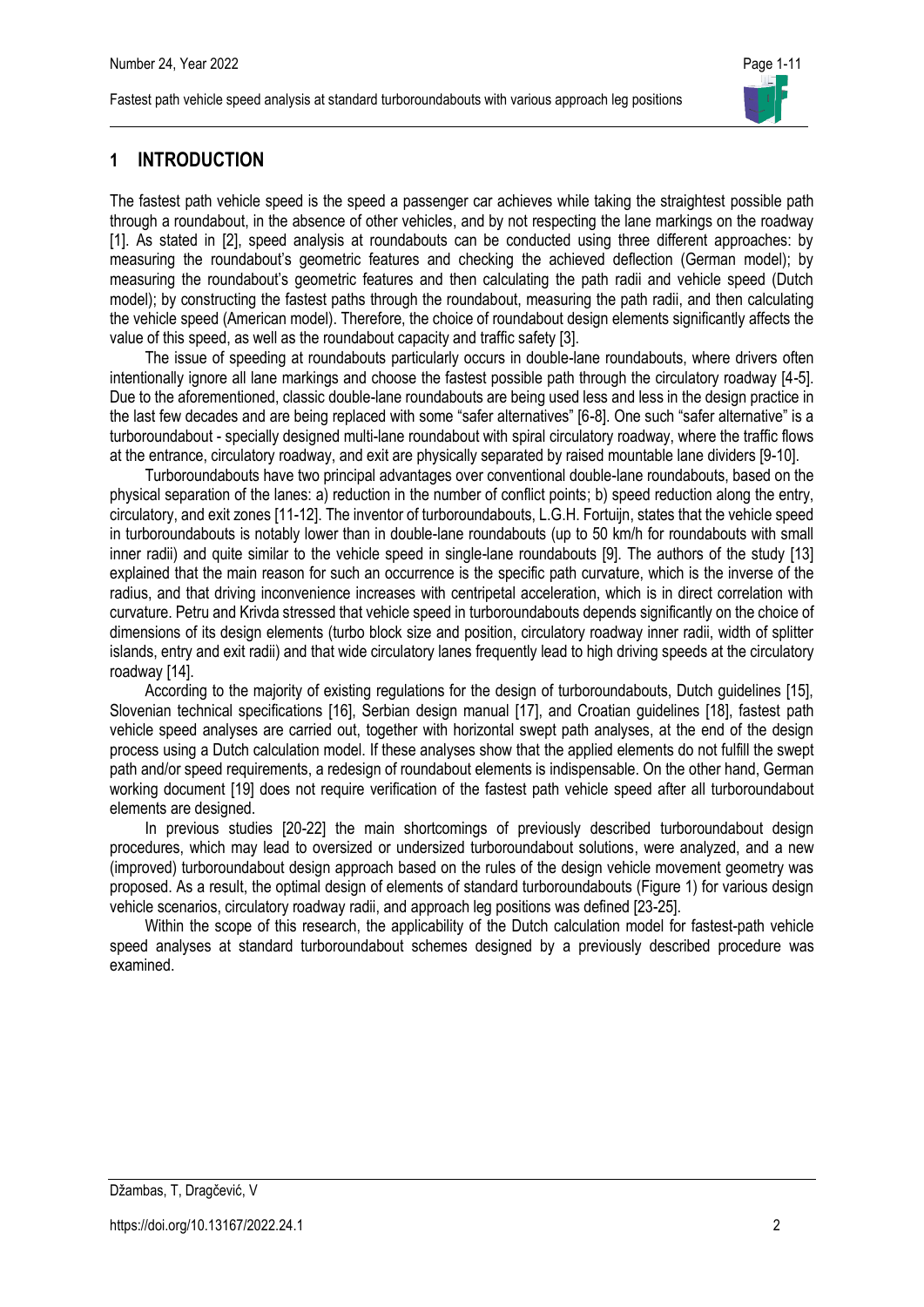



**Figure 1 Elements of standard turboroundabout**

# **2 METHODOLOGY**

The optimal design of elements of standard turboroundabouts (turbo block, circulatory roadway, central island, approach leg elements, raised mountable lane dividers) was defined based on the results of extensive swept path analyses carried out through the six basic steps shown in Figure 2. As stated in the Introduction, multiple influential parameters were considered in these analyses:

- 3 design vehicle scenarios: a two-axle truck with a three-axle semitrailer, a three-axle bus, and both aforementioned design vehicles (Figure 3a);
- − 11 circulatory roadway (turbo block) inner radii values: 11 m ≥ R1 ≥ 21 m (Δ=1 m) (Figure 3b);
- − 23 different approach leg positions: radial alignment at angles of 75° ≥ α ≥ 105° (Δ=5°), translational shift to the right +1 m  $\geq$  OR  $\geq$  +8 m (Δ=1 m), and translational shift to the left -1m  $\geq$  O<sub>i</sub>  $\geq$  -8 m (Δ=1 m) (Figure 3b).

Consequently, a total of 759 initial standard turboroundabout schemes with various turbo block dimensions and approach leg positions were created, of which only 161 fulfilled the swept path requirements. Even though three design vehicle scenarios were observed in this study, both trucks with semitrailers and intercity buses are commonly present in traffic networks in suburban areas where turboroundabouts are usually planned. Therefore, the dimensions of the design elements that fulfilled the swept path requirements of both vehicles mentioned above were recommended for use in the design practice (Table 1).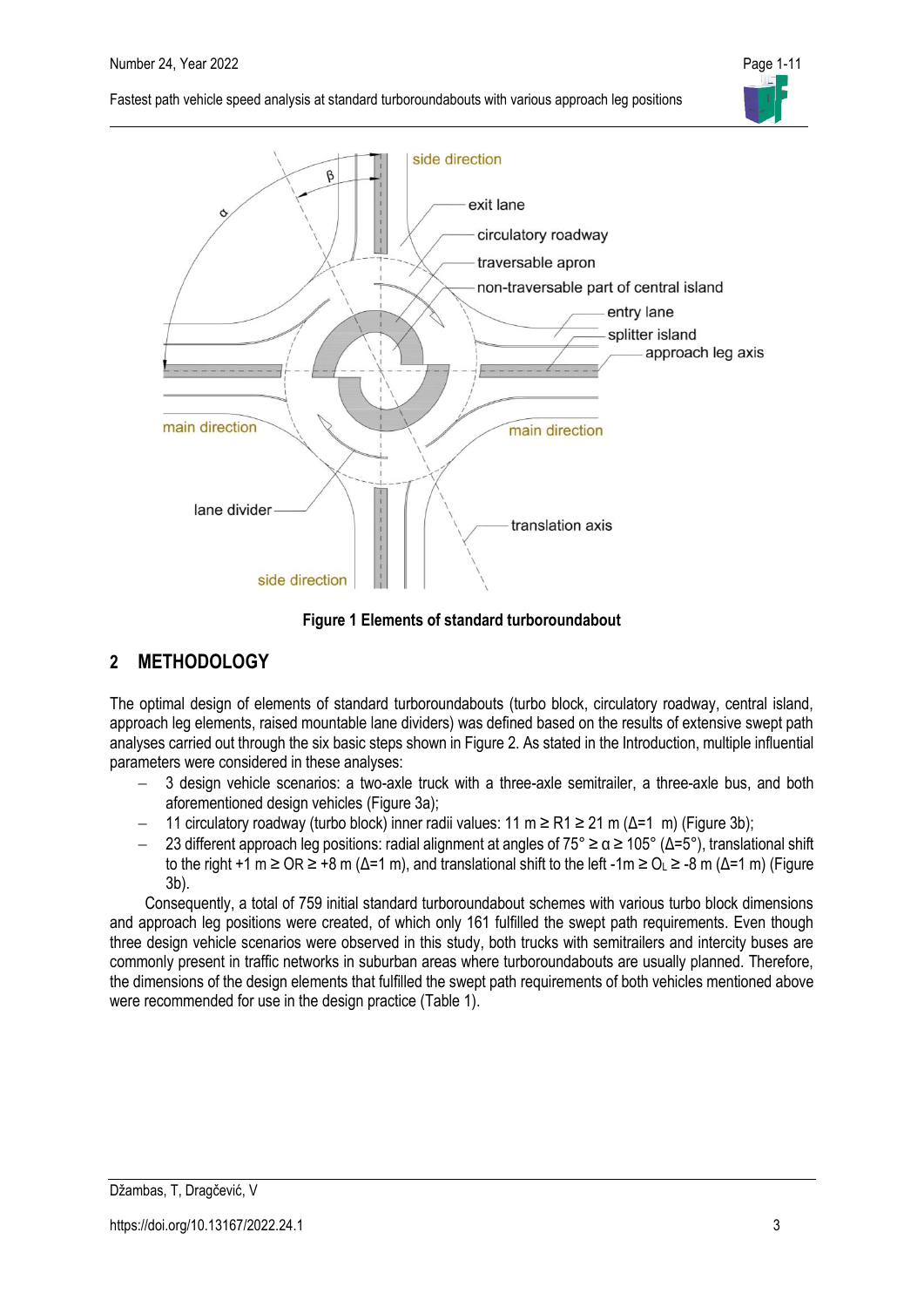





## **Figure 2 Design procedure based on the design vehicle movement geometry**

Finally, it should be emphasized that all input parameters and limit dimensions of individual turboroundabout elements applied in the previously described design procedure were chosen based on the recommendations of current regulations for the design of roundabouts and turboroundabouts and detailed analysis of scientific and professional literature from the subject area, and that the dimensions of the design elements of turboroundabout schemes that fulfilled the swept path requirements are given in previous studies [23-25].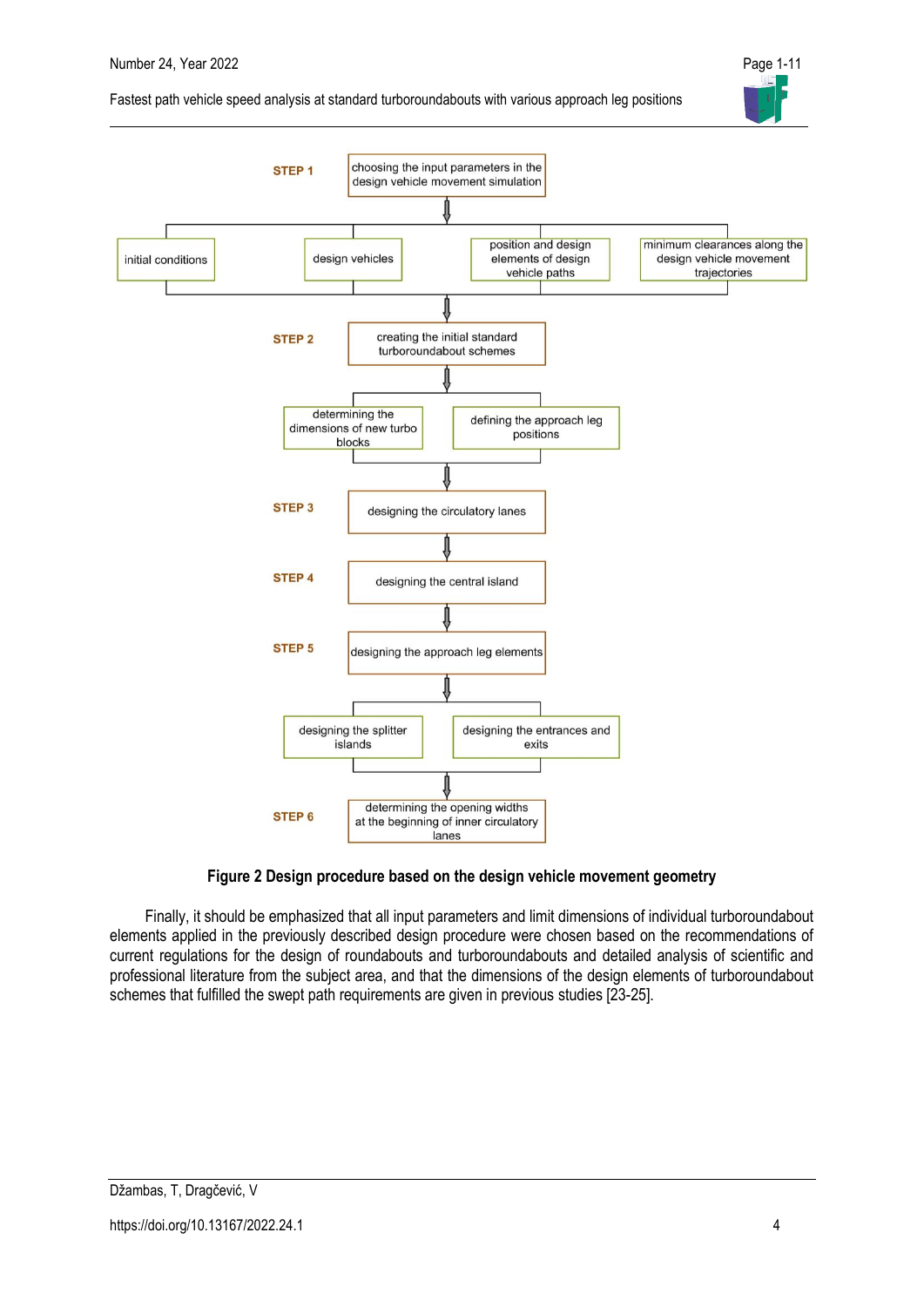

### **Figure 3 Influential parameters considered in the analyses: a) relevant design vehicles, b) inner radius and approach leg positions**

| Table 1 Recommended standard turboroundabout radii and approach leg positions |  |  |  |
|-------------------------------------------------------------------------------|--|--|--|
|                                                                               |  |  |  |

| Inner radius                    | <b>Approach leg positions</b>   |                                                 |                                        |  |  |  |
|---------------------------------|---------------------------------|-------------------------------------------------|----------------------------------------|--|--|--|
| D4.<br>$\lfloor m \rfloor$<br>. | гот<br>α                        | $\mathsf{J}_\mathsf{R}$ $\mathsf{I} \mathsf{m}$ | . Iml<br>UL                            |  |  |  |
| 20                              | 105<br>$75 -$                   | -                                               | $(-8)$<br>$(-1)$                       |  |  |  |
| າາ                              | 105<br>$\overline{\phantom{m}}$ | _                                               | (-8<br>1ء،<br>$\overline{\phantom{0}}$ |  |  |  |

### **2.1 Construction of vehicle fastest paths**

Speed analyses at standard turboroundabout schemes that fulfilled the swept path requirements (Table 1) were conducted using the Dutch calculation model. The analyses were carried out for through movement, right turn from the outer entry lane, and right turn from the inner entry lane. Consequently, twelve fastest vehicle paths were constructed for each standard turboroundabout scheme, taking into account the recommended distance of 1 m from potential points of impact (roadway edges and raised mountable lane dividers):

- − 6 fastest paths for through movement, consisting of three reverse circular arcs of the same radius (Figure 4a);
- − 4 fastest paths for right turn from the outer entry lane, consisting of one circular arc (Figure 4b);
- − 2 fastest paths for right turn from the inner entry lane, consisting of one circular arc (Figure 4c).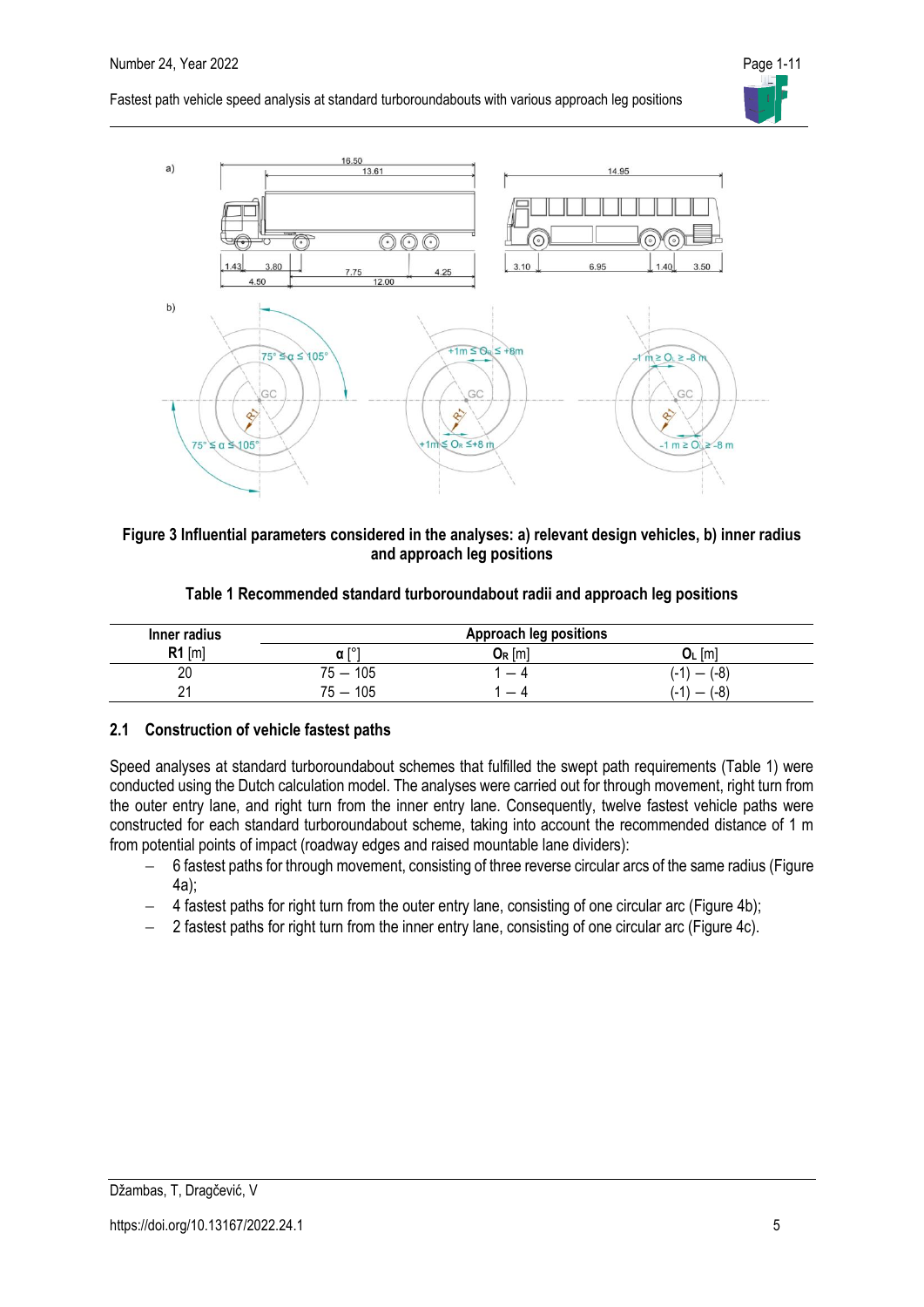



**Figure 4 Construction of vehicle fastest paths for: a) through movements, b) right turn from the outer entry lane, c) right turn from the inner entry lane**

According to the Dutch calculation model, the values of circular arc radii at the fastest paths for through movements in the main driving direction  $(R_{p1}, R_{p2}, R_{p3})$  should be determined using equation (1). In contrast, the values of circular arc radii at the fastest paths for right turns ( $R_{p4}$ ,  $R_{p5}$ ,  $R_{p6}$ ) should be determined iteratively with respect to the recommended distance from potential points of impact. As stated in [18], number of aforementioned potential points of impact depends on the alignment of the roundabout approach legs and the fastest path shape.

$$
R_{p1} = R_{p2} = R_{p3} = \frac{(0.25 \cdot L)^2 + (0.5 \cdot (U + 2))^2}{U + 2}
$$
 (1)

where  $R_{p1}$ ,  $R_{p2}$ , and  $R_{p3}$  are the radii of the circular arcs at the fastest paths for through movements in the main driving direction [m], L is the distance between the start point of the roundabout entry radius and the endpoint of the roundabout exit radius [m], and U is the deviation i.e. the distance between the central island/raised mountable lane divider and the tangent (L) between the roundabout entry and exit radius (Figure 5).

In this research, the values of circular arc radii at the fastest paths for through movements in the side driving direction  $(R_{p3})$  could not be constructed using equation (1) because of the various positions of the turboroundabout approach legs in that driving direction. Namely, when turboroundabout approach legs were not aligned radially under the angles of 90º, the tangents (L) between the roundabout entry and exit radii, and the deflections (U) could not be defined properly i.e. they could not be defined in accordance with the recommendations provided in the regulations [15-18]. In light of the above considerations, values of circular arc radii ( $R_{03}$ ) were also determined iteratively with respect to the recommended distance from potential points of impact.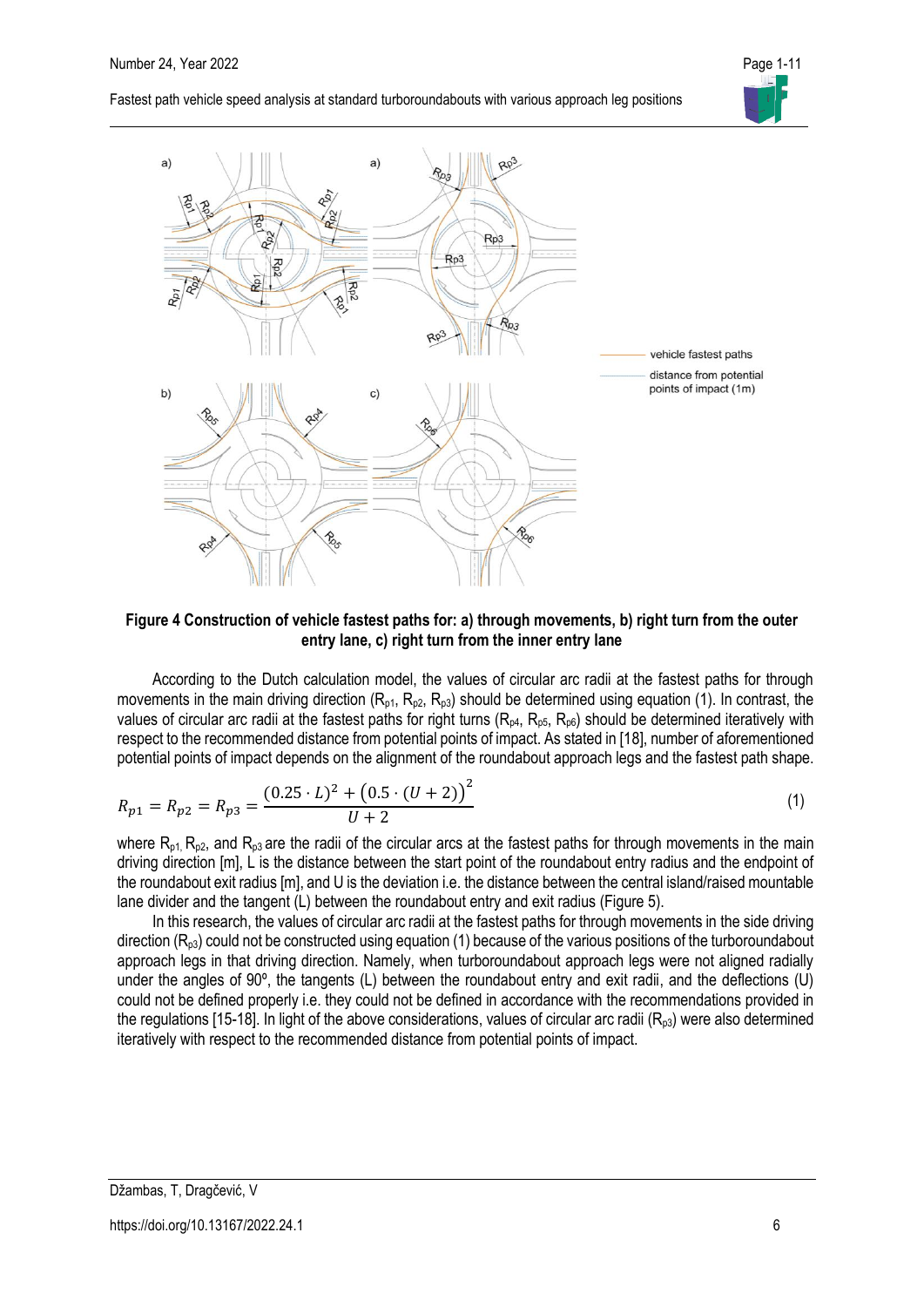

### **Figure 5 Determination of circular arc radii at fastest paths for through movements using the eq. (1): a) paths through outer circulatory lanes, b) paths through inner circulatory lanes**

### **2.2 Calculation of vehicle speed**

The vehicle speed at the fastest paths constructed by the previously described procedure was calculated using equation (2). These calculated speed values were then analyzed and compared with the maximum recommended speed values given in existing regulations for the design of turboroundabouts [15-18] (Table 2).

$$
V_i = 7.4 \cdot \sqrt{R_{pi}} \tag{2}
$$

where Vi is the vehicle speed at the fastest path  $R_{pi}$  [km/h] and  $R_{pi}$  is the radius of the circular arc at the fastest path i [m].

|               |            |         | <b>Approach leg positions</b> |                |
|---------------|------------|---------|-------------------------------|----------------|
| Maximum speed | [15]<br>NL | SI [16] | RS                            | <b>HR</b> [18] |
| recommended   | ັັ         | ບບ      | 35                            | vu             |
| highest       | 40         | ັ       | ົ<br>ا ب                      | ັັ             |

### **Table 2 Range of maximum speed values at turboroundabouts**

# **3 RESEARCH RESULTS**

The results of speed analyses carried out on standard turboroundabout schemes that fulfilled the swept path requirements using a Dutch calculation model are shown in Figure 6 and Table 3. As it can be seen, on 31 of a total of 38 standard turboroundabout schemes (81% of cases) at least one of the fastest paths for a right turn could not be constructed, and the main reason for this were the raised mountable lane dividers located between the traffic lanes at the roundabout approach legs and circulatory roadway. This especially occurred in turboroundabout schemes on which approach leg angle values were varied and turboroundabout schemes on which approach legs were translatory shifted to the left.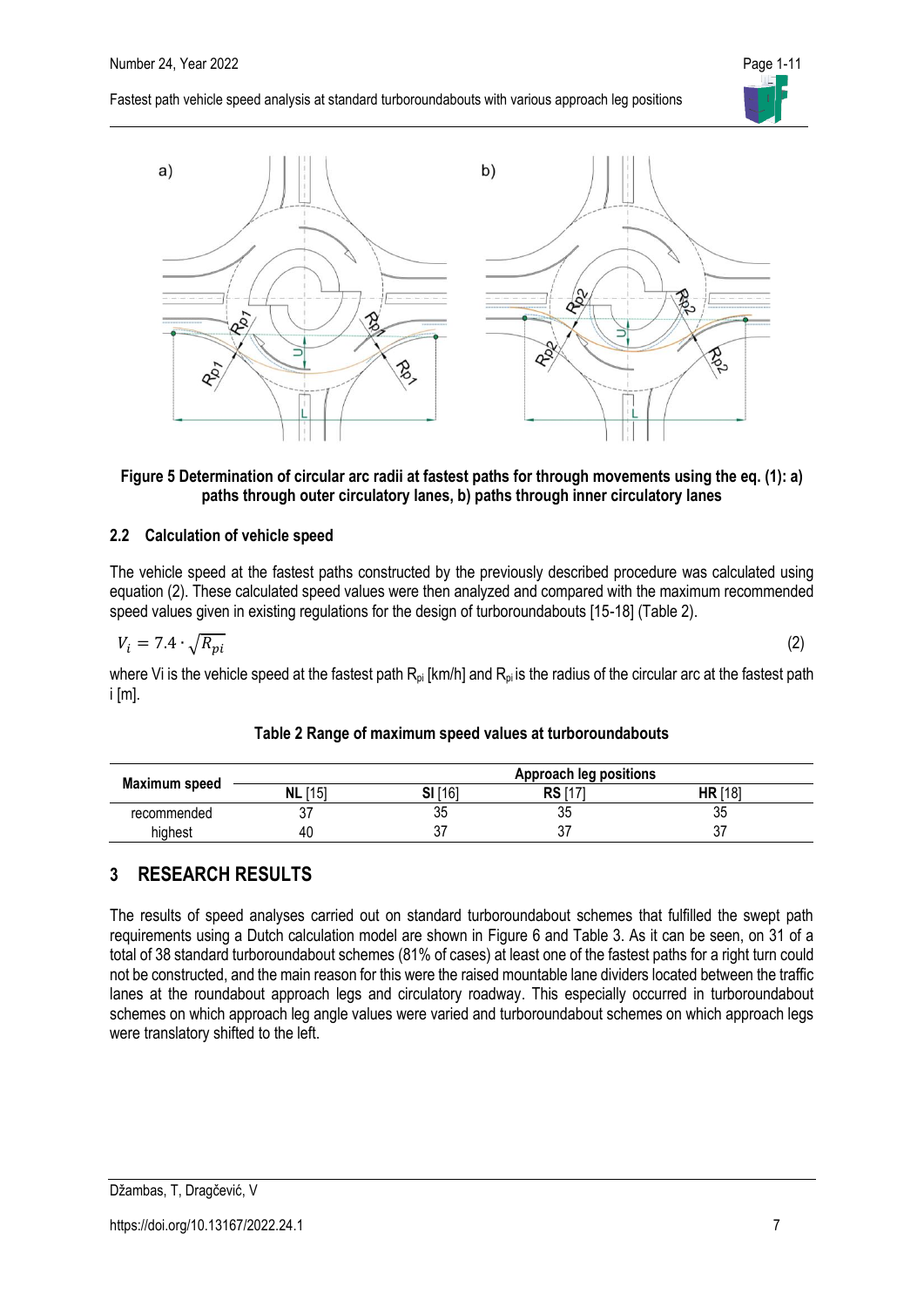

### **Figure 6 Results of speed analyses carried out on standard turboroundabout schemes which fulfilled the swept path requirements**

Furthermore, speed values on the fastest paths for through movements (V1, V2, V3) were not affected by the change in approach leg positions, and they ranged from 41 to 45 km/h. On the fastest paths for right turns (which could be constructed), speed values (V4, V5, V6) were notably greater, especially when the approach leg angle values were varied. The following relations between the speed values on the fastest paths for right turns, and approach leg positions were identified:

- The value of speed V4 increases with an increase of the values of the approach leg's angles and an increase of the values of translatory shifts to the right, and decreases with an increase of the values of translatory shifts to the left;
- − The value of speed V5 increases with an increase of the values of the approach leg's angles, and decreases with an increase of the values of translatory shifts to the right;
- The value of speed V6 decreases with an increase of values of approach leg angles and an increase of the values of the translatory shifts to the right.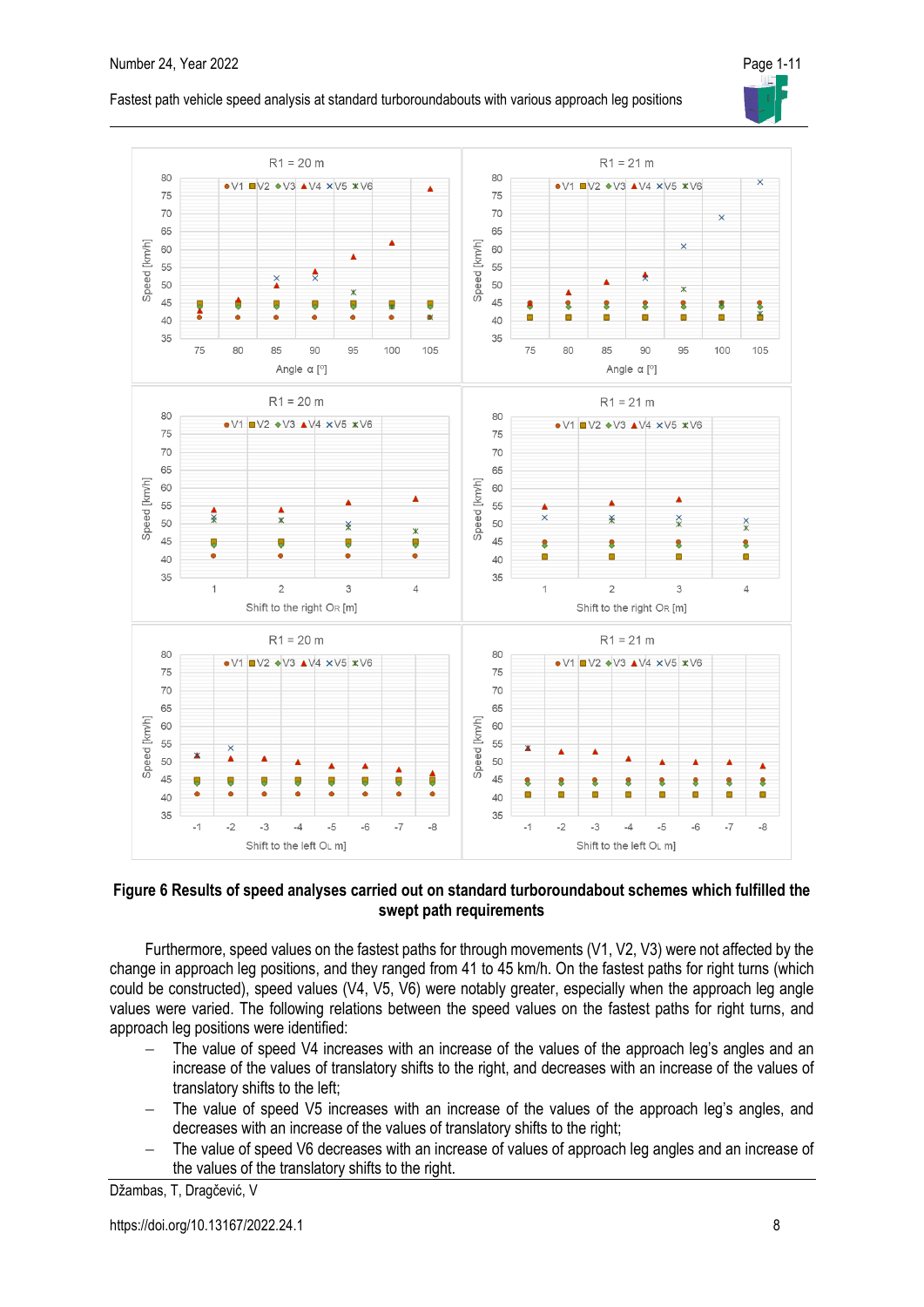

|                          | <b>Approach leg positions</b> |             |             |          |             |          |                  |          |  |
|--------------------------|-------------------------------|-------------|-------------|----------|-------------|----------|------------------|----------|--|
| Inner radius<br>$R1$ [m] | $\alpha$ [ $\degree$ ]        |             |             |          |             |          |                  |          |  |
|                          | 75                            | 80          | 85          |          | 90          | 95       | 100              | 105      |  |
| 20                       | $(-)^{2,3}$                   | $(-)^{2,3}$ | $(-)^3$     |          | $(-)^3$     | $(-)^2$  | $(-)^2$          | $(-)^2$  |  |
| 21                       | $(-)2,3$                      | $(-)2,3$    | $(-)2,3$    |          | (_)3        | (-)1     | (-) <sup>.</sup> | (-)1     |  |
|                          | $O_R$ [m]                     |             |             |          |             |          |                  |          |  |
|                          | $+1$                          |             | $+2$        |          |             | $+3$     | $+4$             |          |  |
| 20                       | $+$                           |             | $^{(+)}$    | $^{+}$   |             |          | $^{\prime}$ _)2  |          |  |
| 21                       |                               | (_)3        | $^{(+)}$    |          |             | $+$      | '۱′              |          |  |
|                          | $O_L$ [m]                     |             |             |          |             |          |                  |          |  |
|                          | $-1$                          | $-2$        | -3          | -4       | -5          | -6       | $-7$             | -8       |  |
| 20                       | $(-)^3$                       | $(-)^3$     | $(-)^{2,3}$ | $(-)2,3$ | $(-)^{2,3}$ | $(-)2,3$ | $(-)^{2,3}$      | $(-)2,3$ |  |
| 21                       | $^{\prime}$ -)3               | $($ .)2,3   | $(-)2,3$    | $(-)2,3$ | $(-)2,3$    | $(-)2,3$ | $(-)2,3$         | $(-)2,3$ |  |

## **Table 3 Summarized results of speed analyses**

(-) 1 - fastest paths for right turn with radius R4 could not be constructed

(-) 2 - fastest paths for right turn with radius R5 could not be constructed

(-) 3 - fastest paths for right turn with radius R6 could not be constructed

 $(+)$  - all fastest paths were constructed

The relation between the speed values on the fastest paths for right turns with radii R5 and R6 and approach leg translatory shifts to the left could not be defined because most of these paths could not be constructed for these approach leg positions.

# **4 DISCUSSION AND CONCLUSIONS**

Research results have shown that the Dutch calculation model for speed analyses, recommended by majority of existing regulations for the design of turboroundabouts [15-18], does not apply to standard turboroundabouts with various approach leg positions. As stated earlier, in 81% of cases, at least one of the fastest paths for a right turn could not be constructed at such turboroundabouts, and the main reason for this were the raised mountable lane dividers located between the traffic lanes at the roundabout approach legs and circulatory roadway. In addition, the values of circular arc radii at the fastest paths for through movements in the side driving direction ( $R_{03}$ ) could not be constructed using equation (1), also due to the raised mountable lane dividers i.e. various positions of turboroundabout approach legs in that driving direction.

It should be noted that this Dutch calculation model was initially used for speed analyses at classic singlelane roundabouts [16, 26-28], and afterwards, the same guidelines for the construction of vehicle fastest paths and calculation of fastest path vehicle speed were provided in the current regulations for the design of turboroundabouts [15-18]. Extensive research [29] carried out at several single-lane roundabouts in Croatia has shown that the theoretical fastest paths and speed values determined by means of previously described calculation model significantly differ from those determined by means of field measurements. Apart from that, a certain number of theoretical fastest paths could not be constructed, also due to the specific positions of the approach legs at these roundabouts. As a result, a new calculation model for speed analyses at single-lane roundabouts, which corresponds to the real traffic situation, was proposed in the aforementioned research.

Furthermore, it should be emphasized that observed regulations for the design of turboroundabouts [15-18] are providing predetermined dimensions of basic design parameters (turbo block parameters) for turboroundabouts whose approach legs are aligned radially at angles of 90°. The author of the study [30] has indicated that such approach legs are often difficult to plan, especially in the case of reconstruction of existing road intersections located at sites with significant spatial limitations, and that the main shortcoming of existing roundabout design procedures is that they do not consider the impact of various approach leg positions on fastest path vehicle speed values. Accordingly, maximum recommended speed values given in Table 2 could not be achieved in this study either.

In the light of the above considerations, the following conclusions can be made: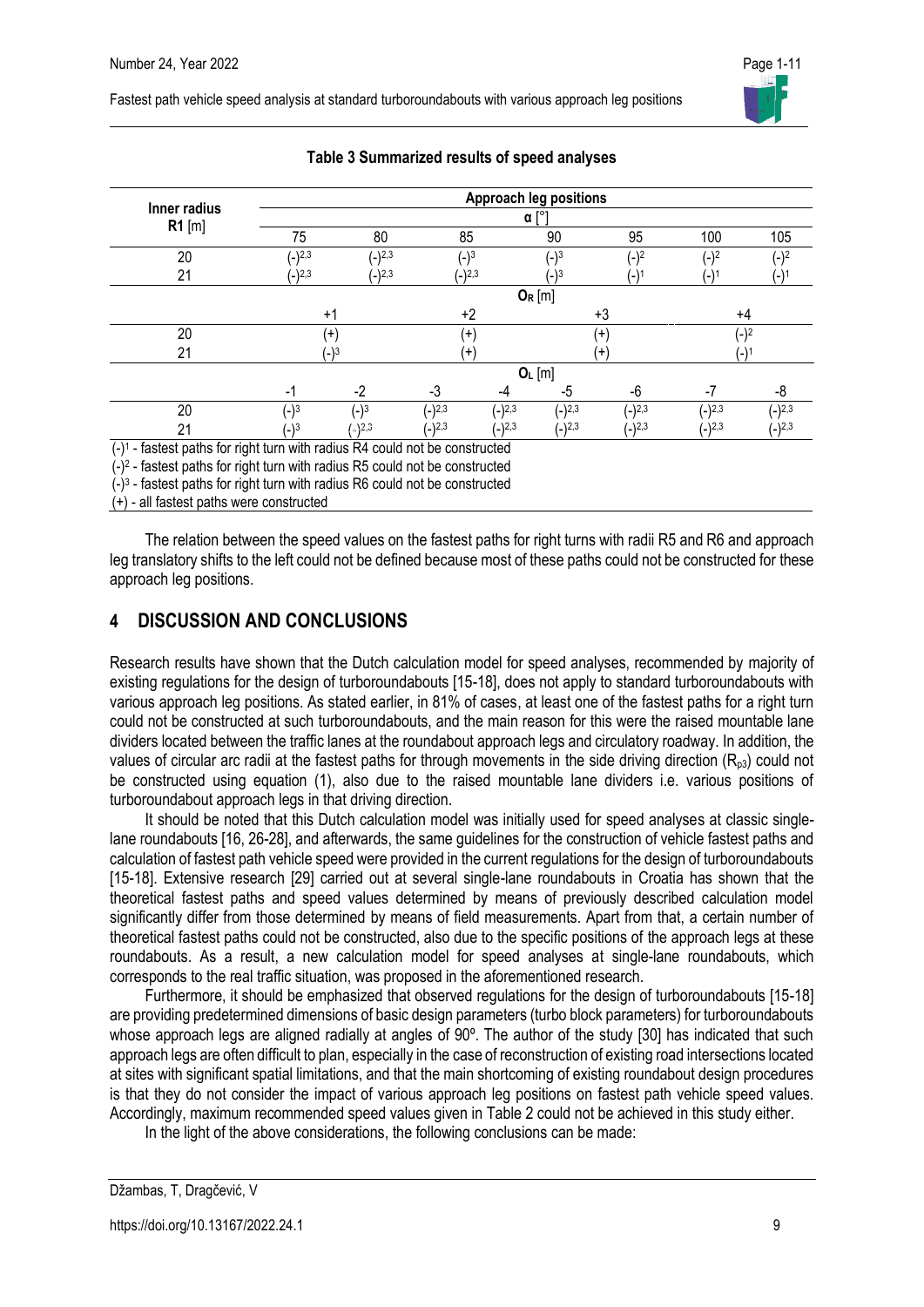

- The Dutch calculation model for speed analyses does not apply to standard turboroundabouts whose approach legs are aligned under various angles i.e. translatory shifted regarding the roundabout geometric center;
- − Consequently, a new calculation model for speed analyses at turboroundabouts, which corresponds to the real traffic situation, should be developed, and a revision of existing regulations for the design of turboroundabouts should be considered.

Until this new calculation model is developed, the driving speed at existing turboroundabouts could perhaps be reduced by applying other speed control measures, such as installing vertical traffic calming devices at roundabout approaches, speed radars, etc. Finally, it is questionable whether the speed limits given in Table 2 can be achieved at all at these specially designed multi-lane roundabouts with large diameters, which are, in most cases, constructed in suburban areas. According to German working document, which is one of the newest regulations for the design of turboroundabouts, properly designed turboroundabout should only fulfill the swept path requirements, and fastest-path vehicle speed analyses are not required.

# **References**

- [1] Pilko, H.; Brčić, D.; Šubić, N. 2014: Study of vehicle speed in the design of roundabouts, Građevinar, 66 (5), pp. 407-416. <http://dx.doi.org/10.14256/JCE.887.2013>
- [2] Ahac, S.; Džambas, T.; Dragčević, V. 2016: Review of fastest path procedures for single-lane roundabouts, Road and Rail Infrastructure IV, Proceedings of the 4<sup>th</sup> International Conference CETRA 2016, Lakušić, S. (Ed.), Department of Transportation, Faculty of Civil Engineering, University of Zagreb, pp. 885-891, Šibenik, Croatia.
- [3] Rodegerdts, L. et al. 2010: Roundabouts: An Informational Guide, 2nd Edition, NCHRP Report 672, National Cooperative Highway Research Program, Washington DC, USA.
- [4] Engelsman, J. C.; Uken, M. 2007: Turbo Roundabouts as an Alternative to Two Lane Roundabouts, The challenges of implementing policy?, Proceedings of the 26<sup>th</sup> Southern African Transport Conference (SATC 2007), pp. 581-589, Pretoria, South Africa.
- [5] Tollazzi, T.; Renčelj, M.; Turnšek, S. 2011: New Type of Roundabout: Roundabout with "Depressed" Lanes for Right Turning – "Flower Roundabout", Promet – Traffic&Transportation, 23 (5), pp. 353-358. <http://dx.doi.org/10.7307/ptt.v23i5.153>
- [6] Tollazzi, T.; Jovanović, G.; Renčelj, M. 2013: New Type of Roundabout: Dual one-lane roundabouts on two levels with right-hand turning bypases – "Target roundabout", Promet – Traffic&Transportation, 25 (5), pp. 475-481. <http://dx.doi.org/10.7307/ptt.v25i5.1230>
- [7] Tollazzi, T.; Renčelj, M. 2014: Comparative Analyse of the Two New Alternative Types of Roundabouts Turbo and Flower Roundabout, The Baltic Journal of Road and Bridge Engineering, 9 (3), pp. 164-170. <http://dx.doi.org/10.3846/bjrbe.2014.21>
- [8] Džambas, T.; Dragčević, V.; Benci, D. 2020: Modern suburban roundabouts in Croatia flower and turbo roundabouts, Scientific Journal of Civil Engineering, 9 (2); pp. 9-14.
- [9] Fortuijn, L. G. H. 2009: Turbo Roundabouts: Design Principles and Safety Performance, Transportation Research Record: Journal of the Transportation Research Board, 2096 (1), pp. 16-24. <http://dx.doi.org/10.3141/2096-03>
- [10] Fortuijn, L. G. H. 2013: Turborotonde en turboplein: Ontwerp, capaciteit en veiligheid, Doctoral Thesis, Delft University of Technology, Faculty of Civil Engineering and Geosciences, Delft, Netherlands. Available at: <https://repository.tudelft.nl/islandora/object/uuid:e01364ce-78de-465b-a8c8-39e28a4585dd>
- [11] Corriere, F.; Guerrieri, M. 2012: Performance Analysis of Basic Turbo-Roundabouts in Urban Context, Procedia - Social and Behavioral Sciences, 53, pp. 622-632. <http://dx.doi.org/10.1016/j.sbspro.2012.09.912>
- [12] Guerrieri, M.; Ticali, D.; Corriere F. 2012: Turbo roundabouts: geometric design parameters and performance analysis, GSTF Journal on Computing (JoC), 2 (1), pp. 227-232.
- [13] Bastos Silva, A.; Vasconcelos, L.; Santos, S. 2014: Moving from Conventional Roundabouts to Turbo-Roundabouts, Procedia - Social and Behavioral Sciences, 111, pp. 137-146. <https://doi.org/10.1016/j.sbspro.2014.01.046>